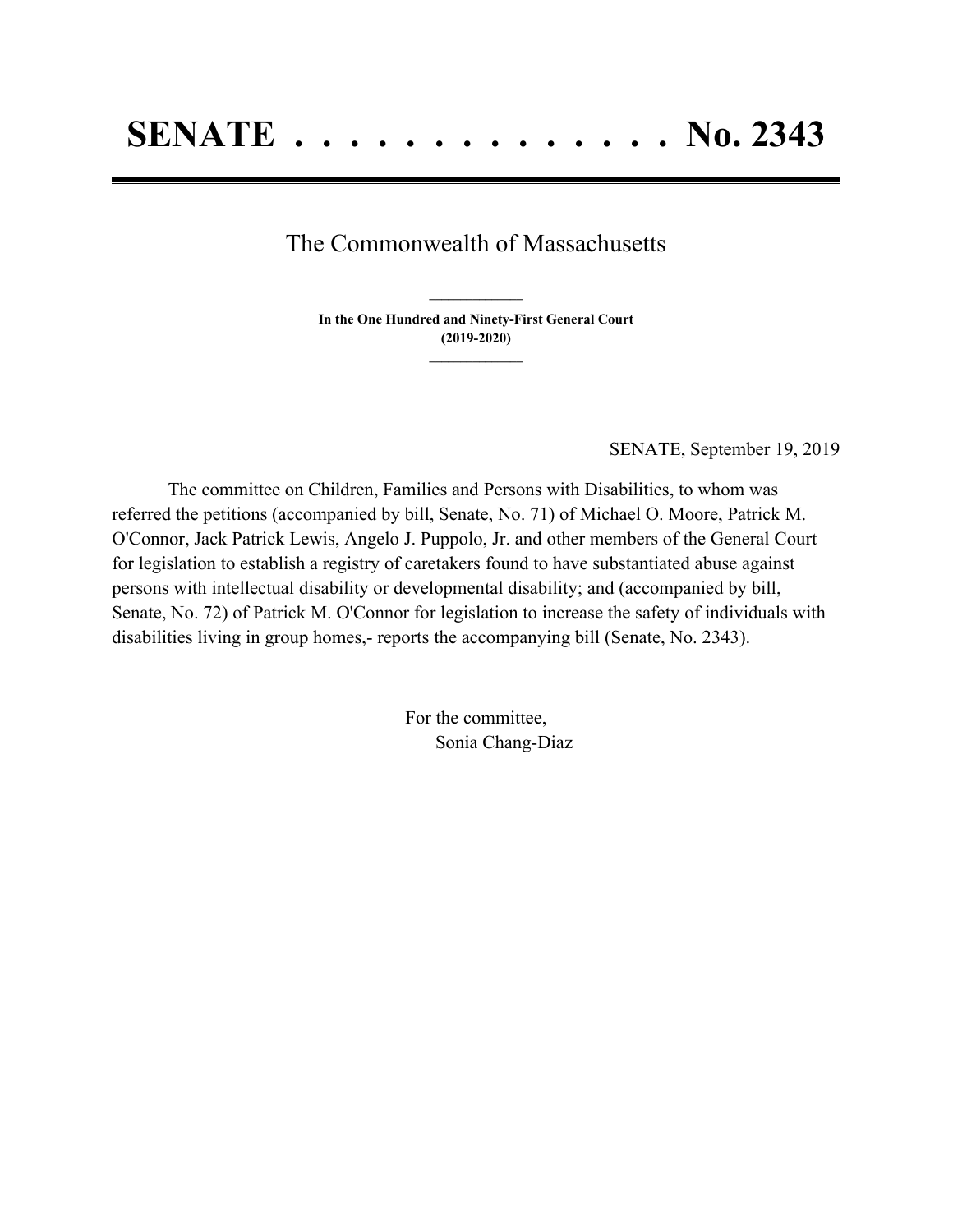## **SENATE . . . . . . . . . . . . . . No. 2343**

## The Commonwealth of Massachusetts

**In the One Hundred and Ninety-First General Court (2019-2020) \_\_\_\_\_\_\_\_\_\_\_\_\_\_\_**

**\_\_\_\_\_\_\_\_\_\_\_\_\_\_\_**

An Act to protect persons with intellectual or developmental disability from abuse.

Be it enacted by the Senate and House of Representatives in General Court assembled, and by the authority *of the same, as follows:*

| $\mathbf{1}$   | SECTION 1. Section 4H of chapter 7 of the General Laws, as appearing in the 2016                   |
|----------------|----------------------------------------------------------------------------------------------------|
| 2              | Official Edition, is hereby amended by inserting after the fourth paragraph the following          |
| 3              | paragraph:-                                                                                        |
| $\overline{4}$ | In accordance with section 15 of chapter 19C, a care provider against whom a                       |
| 5              | substantiated finding of registrable abuse has been made or whose appeal to have the care          |
| 6              | provider's name removed from the registry of abusers of persons with intellectual or               |
| 7              | developmental disabilities was denied shall be entitled to appeal a final decision of the disabled |
| 8              | persons protection commission at a hearing before the division.                                    |
| 9              | SECTION 2. Chapter 19C of the General Laws is hereby amended by adding the                         |
| 10             | following section:-                                                                                |
| 11             | Section 15. (a) As used in this section the following words shall have the following               |
| 12             | meanings, unless the context requires otherwise:-                                                  |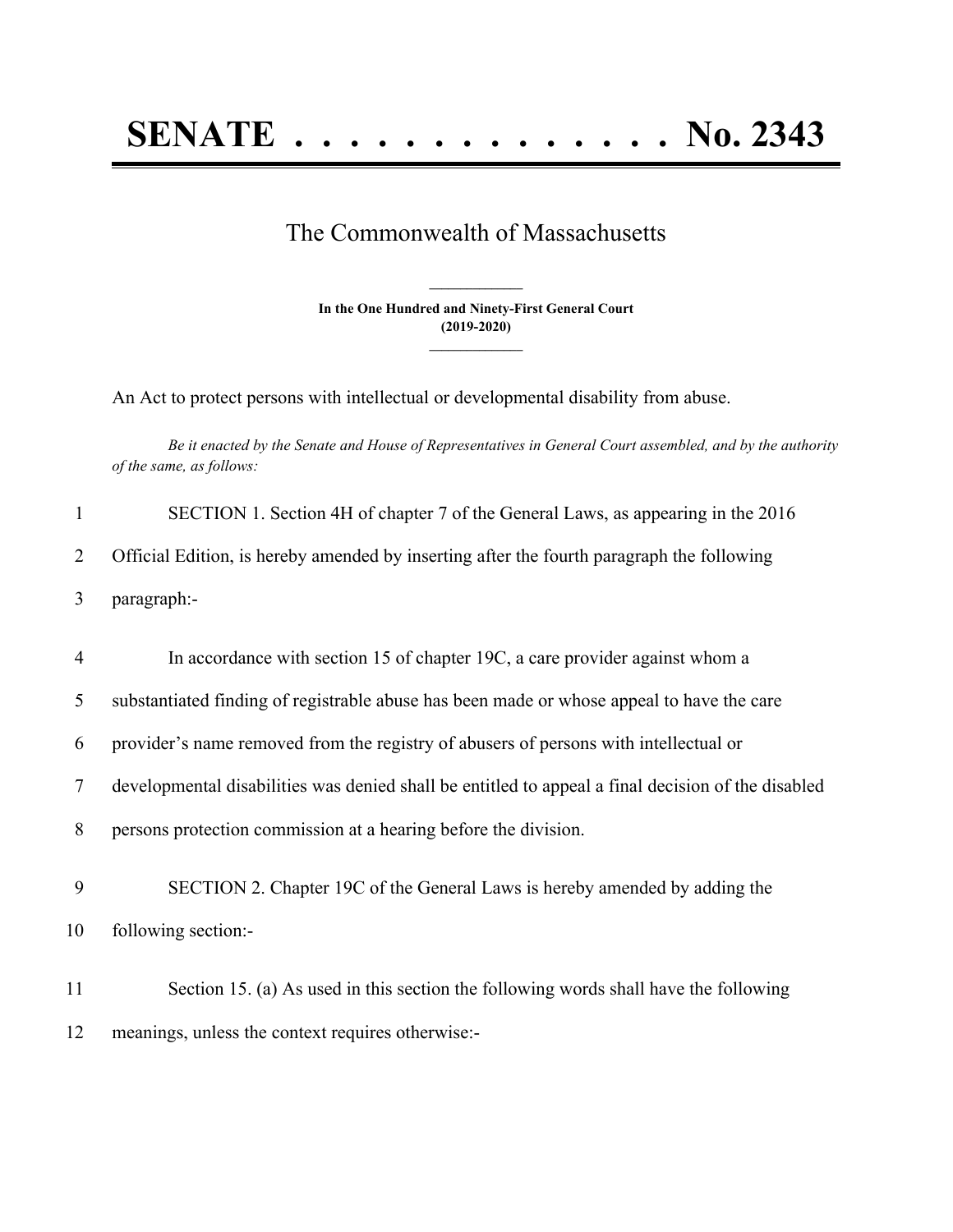"Care provider", a person who is employed by, or contracts with, the department or an employer to provide services or supports to a person with an intellectual or developmental disability. A care provider must also meet the definition of caretaker pursuant to section 1 of chapter 19C.

"Department", the department of developmental services.

 "Employer", an entity that provides services or treatment to persons with intellectual or developmental disabilities, pursuant to: (i) a contract or agreement with the department; (ii) funding administered by the department; or (iii) a license under section 15 or 15A of chapter 19B.

 "Registry", the registry of abusers of persons with intellectual or developmental disabilities.

 "Registrable abuse", an act or omission of a care provider that results in serious physical injury or serious emotional injury, or constitutes abuse per se, of a person with an intellectual or developmental disability; provided, however, that "registrable abuse" shall not include instances in which the commission, upon weighing the conduct of the care provider and its outcome, determines that the incident was isolated and unlikely to reoccur, and that the care provider is fit to provide services or supports to persons with intellectual or developmental disabilities.

 (b) The commission shall, subject to appropriation, establish and maintain a registry of care providers against whom the commission has made a substantiated finding of registrable abuse.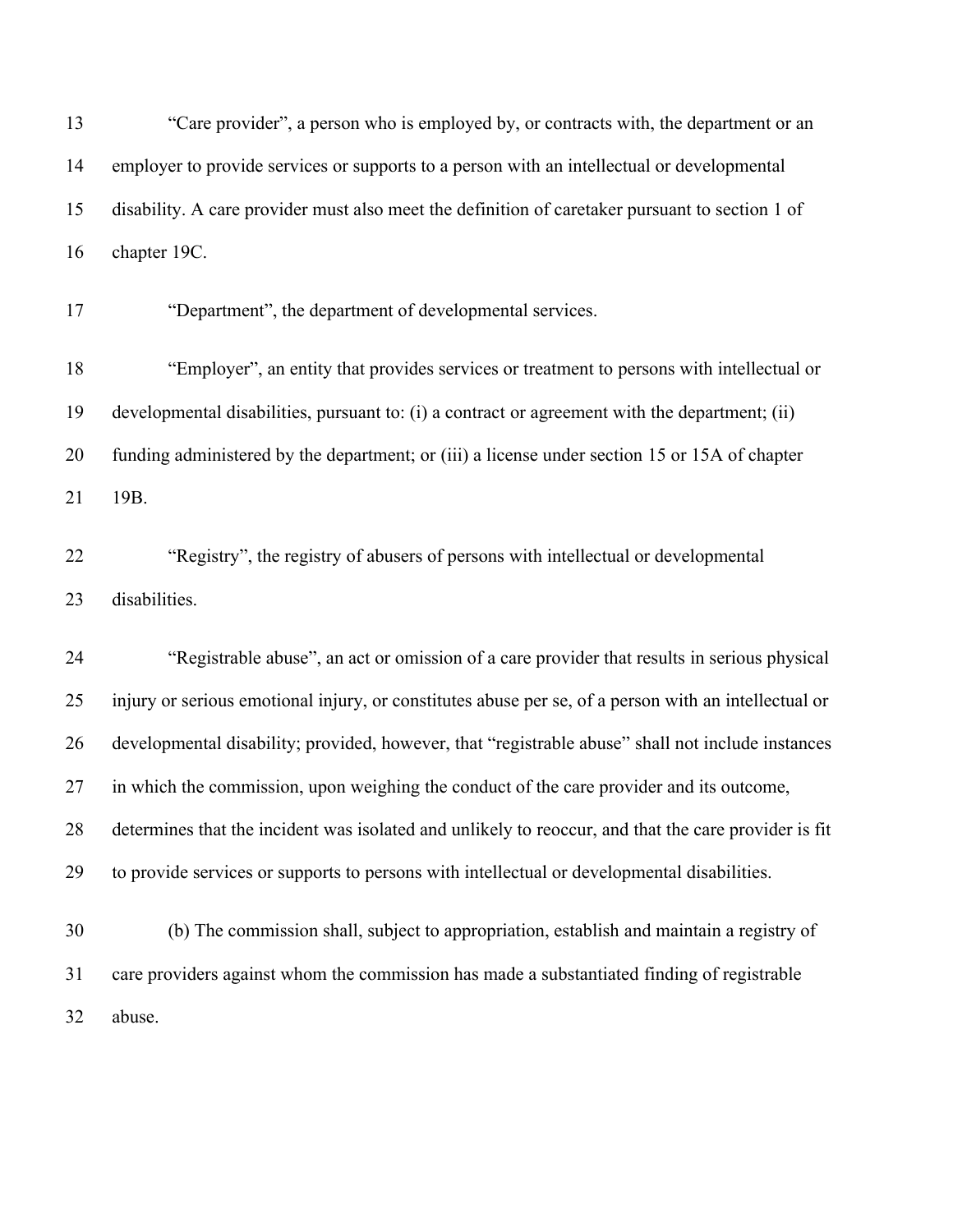(c) If, after notice provided pursuant to section 5(5) of chapter 19C, the commission maintains a finding of registrable abuse, the commission shall include the care provider's name and date of birth on the registry; provided, however, that the commission shall provide notification to the care provider of the care provider's right to appeal a final decision of the commission to the division of administrative law appeals pursuant to section 4H of chapter 7 and of the care provider's right to petition for the removal of the care provider's name from the registry pursuant to subsection (g); provided further, that if the care provider appeals the commission's final decision to the division of administrative law appeals within ten days of such notice, the commission shall not enter the care provider's name on the registry unless the division affirms the commission's final decision by finding that the commission has established registrable abuse by the care provider, based on a preponderance of the evidence. The decision issued by the division may be subject to further judicial review pursuant to section 14 of chapter 30A.

 The commission shall notify the department, the last known employer of the care provider, and the victim of the abuse, or their guardian if applicable, of any substantiated finding of registrable abuse; any appeal challenging such a determination; any petition filed to remove a name from the registry pursuant to section 15(g) of this chapter; or any petition filed for judicial review; and the disposition of such appeal or petitions.

 For the purposes of section 15(c) of this chapter, "written notice to the care provider" is notice to be sent by certified mail, return receipt requested, and also by separate first-class mail sent to the care provider's last known address to be identified during the investigation by the commission. Such certified mail notice shall be sufficient, although unclaimed or refused by the care provider, provided that the first-class mail notice is not returned to the sender undelivered.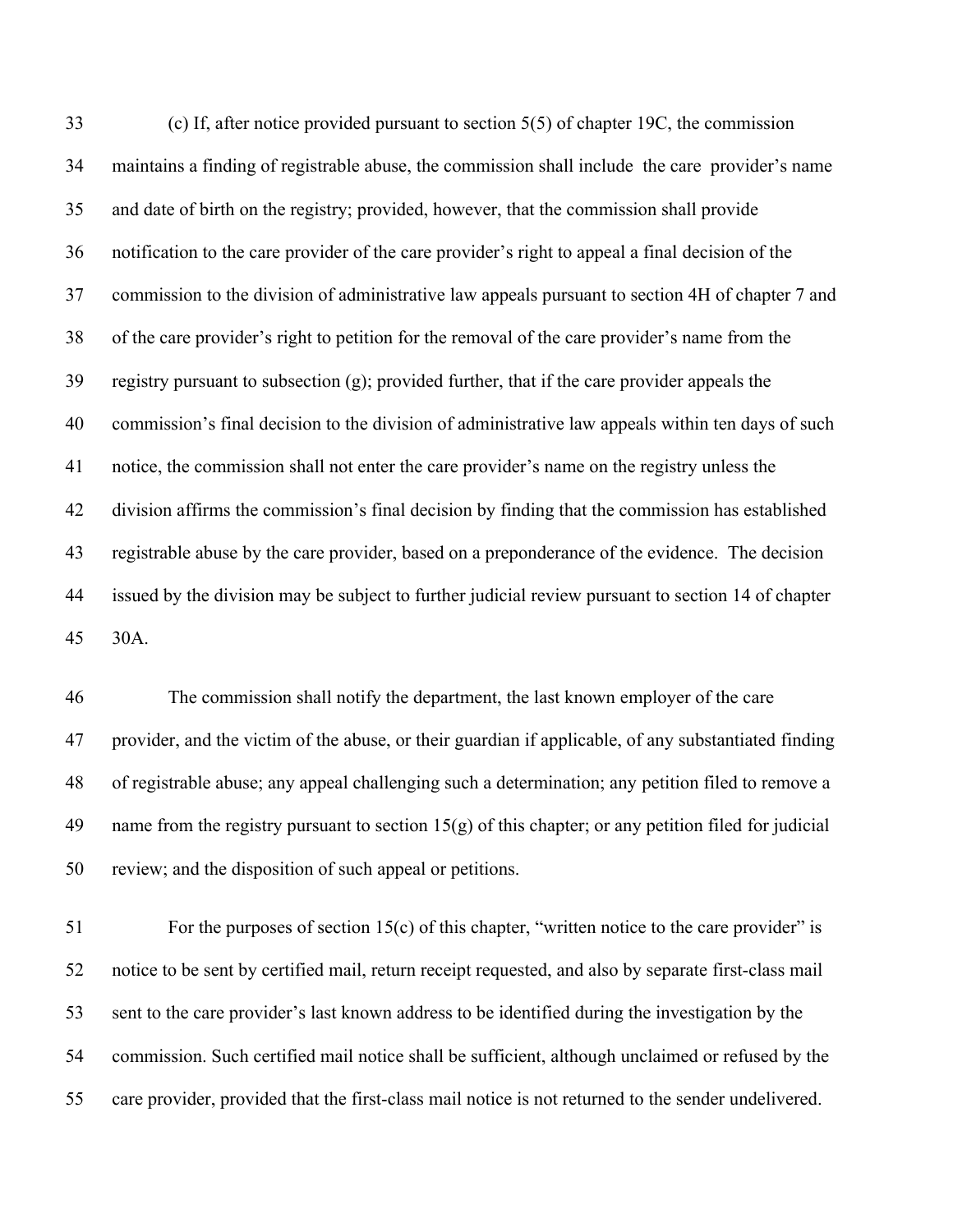No additional service shall be required for any reason if notice sent by mail, in accordance with this section, appears to have been valid. In individual cases, if service by mail has not been accomplished, the commission may provide for any other means of service or notice as is deemed necessary and effective.

 (d) Prior to employing, or contracting with, a person as a care provider, the department or an employer shall determine whether the person's name and date of birth appear on the registry. Neither the department nor an employer shall hire, utilize the services of, or employ a person whose name and date of birth appear on the registry. The department or an employer shall have the prospective employee's signed consent before making any inquiry to the registry. The department or an employer shall not hire or retain any prospective or current employee who declines to provide such consent. At the time the department or an employer decides to not hire or retain a person whose name and date of birth appears on the registry, the department or employer shall so inform the care provider and shall provide the care provider with the contact information of the commission.

 If an employer fails to meet the requirements of this subsection, the commission may: (i) impose a monetary fine of not more than \$5,000; (ii) recommend the revocation or downgrade of a license maintained by the employer; (iii) recommend the forfeiture of a state contract; or (iv) impose a combination of such fine, recommendation of license revocation or downgrade or recommendation of state contract forfeiture.

 (e) The information maintained in the registry, including the record of its proceedings, shall not be a public record under clause Twenty-sixth of section 7 of chapter 4, or chapter 66. Except as provided in subsection (c), the commission, the division of administrative law appeals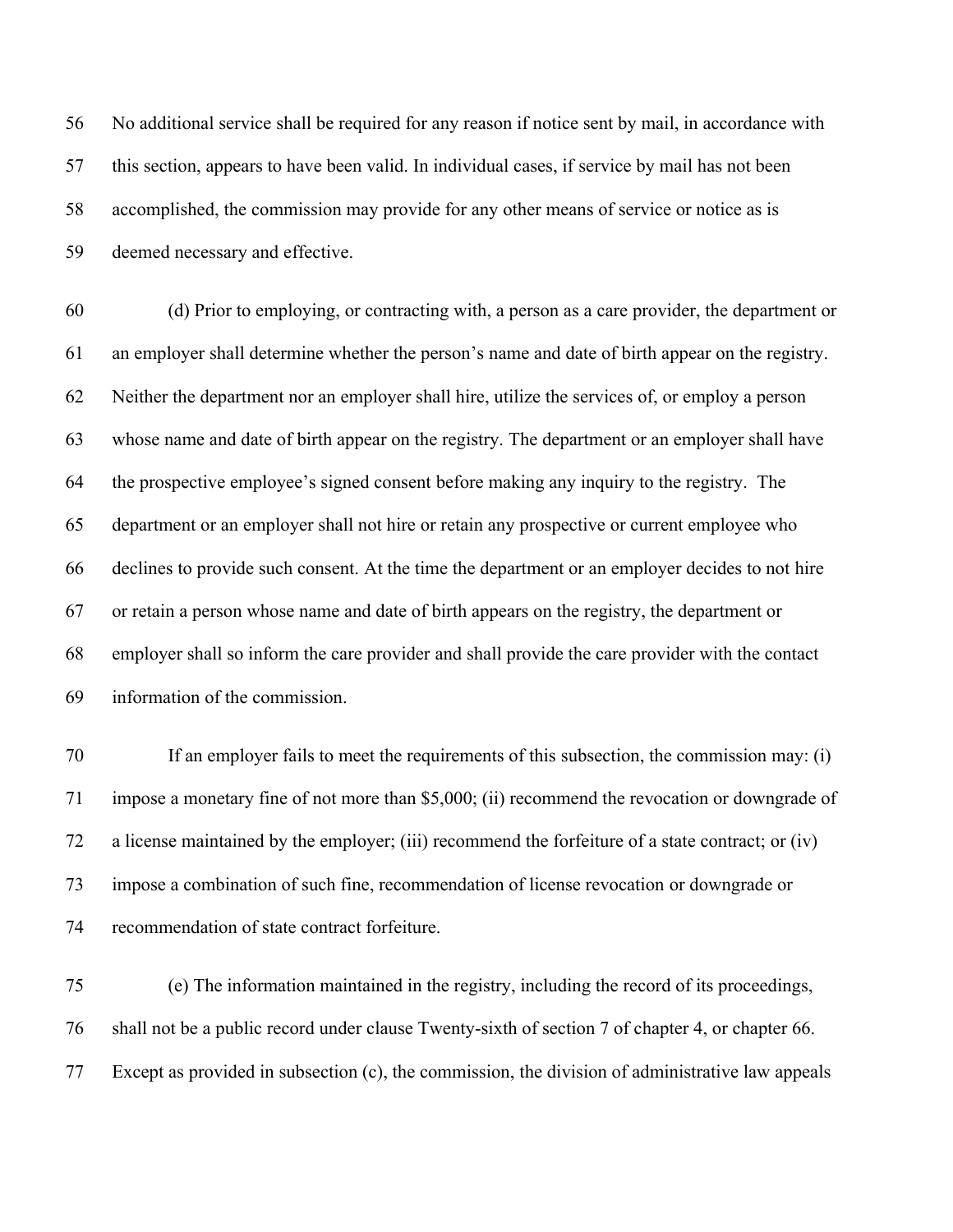and the department shall keep information contained in the registry confidential and shall not disseminate information about a care provider to anyone other than said care provider unless it is necessary for the consideration of the department or an employer when reviewing current or prospective employment of a care provider or otherwise provided by law. All disclosures of information contained in the registry must be made in compliance with regulations promulgated by the commission. These regulations shall include measures determined necessary by the commission to protect the confidentiality of victims, individuals listed on the registry, and third parties related to registrable abuse.

 (f) Annually, the commission shall initiate an audit of the registry to ensure compliance with this section, including that all substantiated findings of registrable abuse were added to the registry and proper notification was made to the department, employers, and care providers. A summary of the audit shall be filed, not later than October 31 of each year beginning with October 29, 2021, with the clerks of the senate and house of representatives, the senate and house committees on ways and means and the joint committee on children, families and persons with disabilities. The summary shall include, but not be limited to: (i) the number of substantiated findings of abuse found or not found to have been registrable; (ii) the number of people on the registry; (iii) the number of people who were added to the registry in the last fiscal year; (iv) the number of substantiated findings of registrable abuse that were appealed in the last fiscal year; (v) the number of substantiated findings of registrable abuse that were overturned on appeal in the last fiscal year; (vi) the number of requests made by employers for information from the registry in the last fiscal year and the number of such requests that were granted; (vii) the total number of instances in the last fiscal year in which the commission failed to notify the department or the last known employer of a care provider who was placed on the registry and the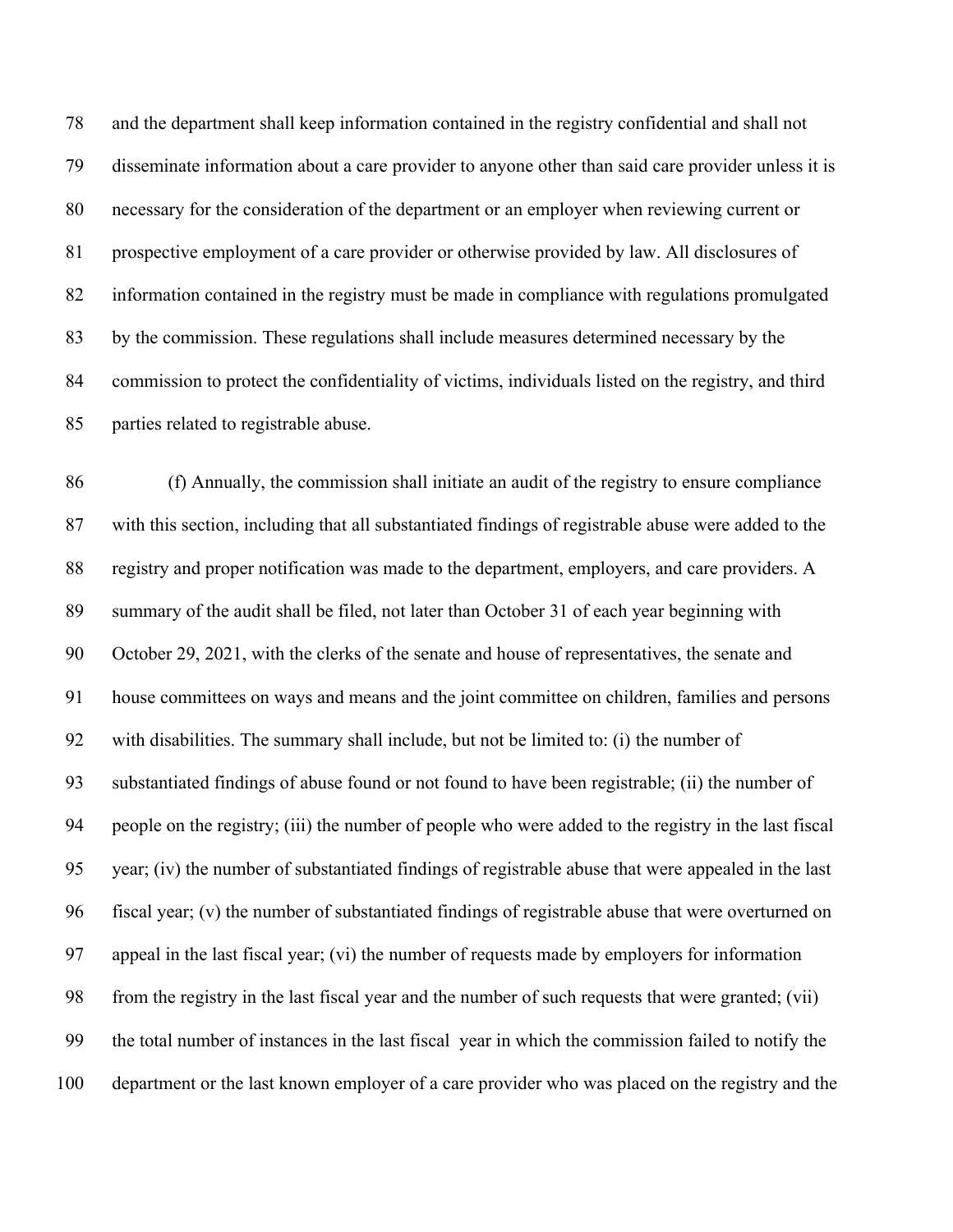reasons for such failures; and (viii) the number of employers found to have failed to meet the requirements of subsection (d) in the last fiscal year. Information contained in the summary shall be in a de-identified and aggregate form.

 (g) A person whose name appears on the registry may petition the commission to have the person's name removed from the registry; provided, however, that such a petition shall not be considered until 5 years after the placement of the person's name on the registry or 5 years after the conclusion of any prior petition for the removal of the person's name from the registry, whichever is later. The person whose name appears on the registry shall establish by a preponderance of the evidence that, considering the totality of the circumstances, it is no longer in the interest of persons with intellectual and developmental disabilities and no longer in the public interest, to exclude the registered abuser from working as a care provider.

(h) The commission shall adopt regulations to implement this section.

 SECTION 3. Section 9B of chapter 30 of the General Laws, as appearing in the 2018 Official Edition, is hereby amended by striking out, in line 32, the words "thirty-one or chapter one hundred and fifty E" and inserting in place thereof the following words:-

 "31 or chapter 150E or a hearing under section 4H of chapter 7 related to a care provider's placement on the registry of abusers of persons with intellectual or developmental disabilities established under section 15 of chapter 19C".

 SECTION 4. Notwithstanding any general or special law to the contrary, section 15 of chapter 19C of the General Laws shall apply to all substantiated findings of registrable abuse made by the disabled persons protection commission on or after November 2, 2020, regardless of 122 when such registrable abuse took place.